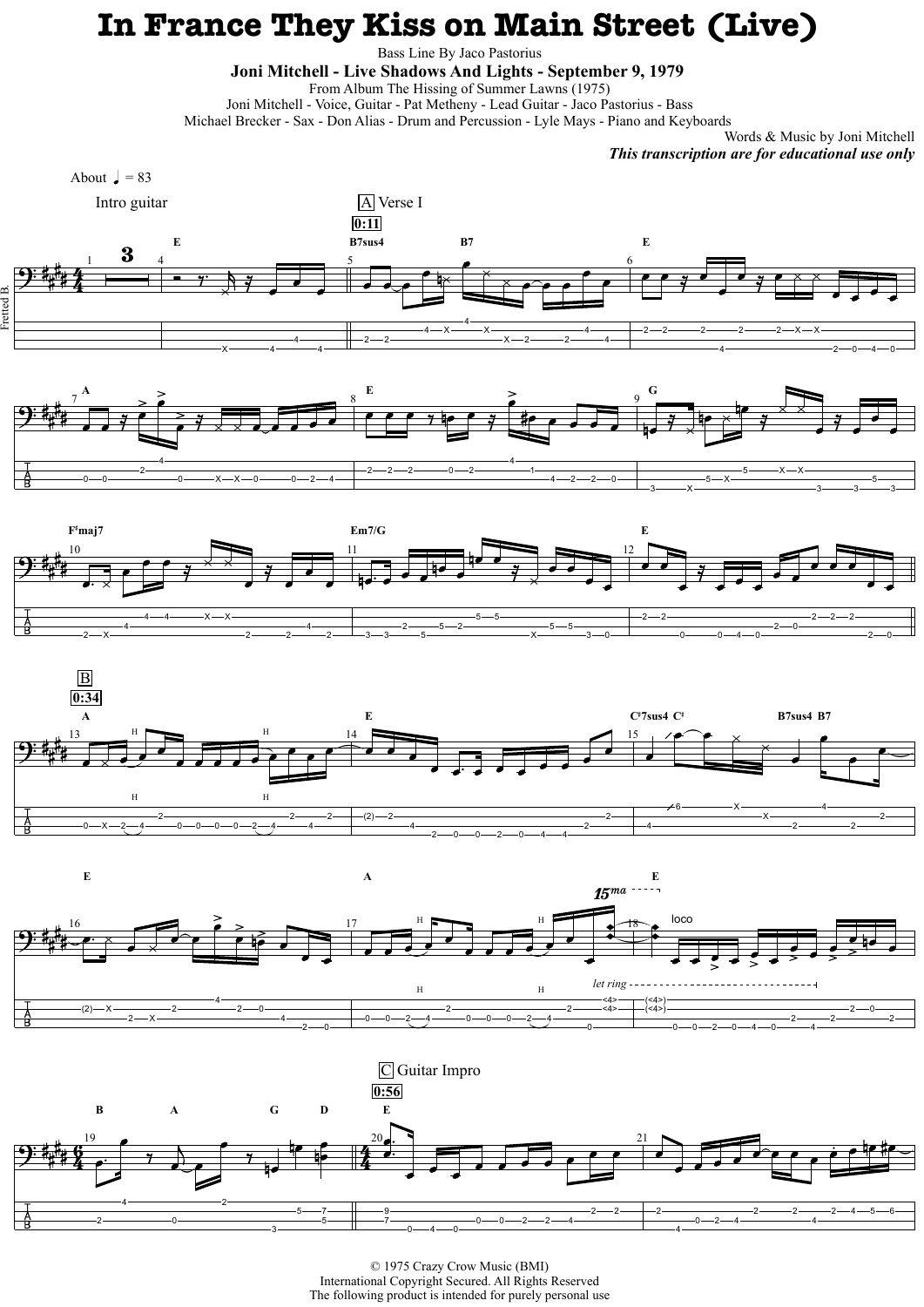

*\*THE SALE AND DISSEMINATION OF THE MATERIAL IS STRICTLY FORBIDDEN AND THE TRANSCRIPTOR IS COMPLETELY EXTRACTING ANY INCORRECT CONDUCT* 











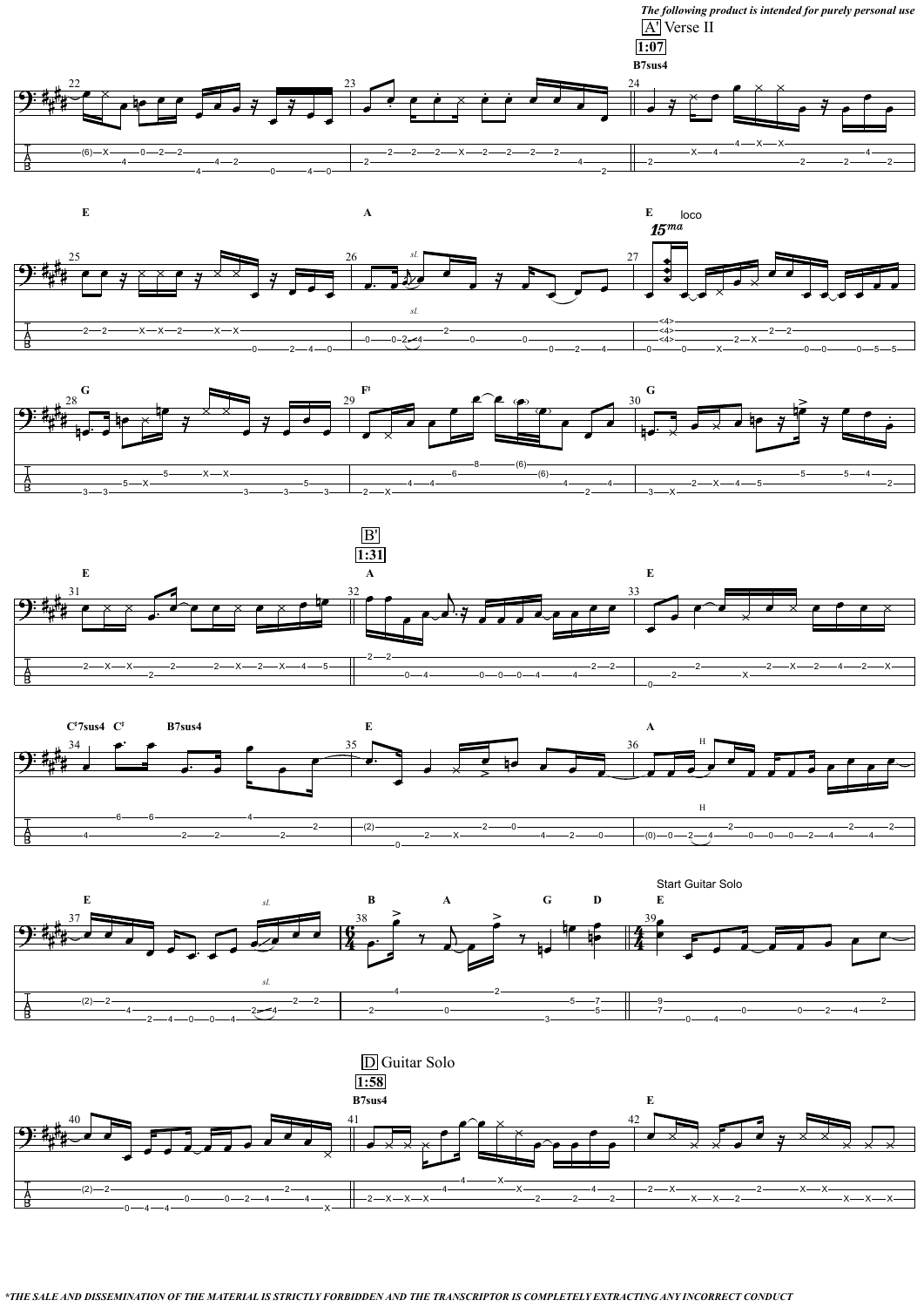*The following product is intended for purely personal use*

*\*THE SALE AND DISSEMINATION OF THE MATERIAL IS STRICTLY FORBIDDEN AND THE TRANSCRIPTOR IS COMPLETELY EXTRACTING ANY INCORRECT CONDUCT*